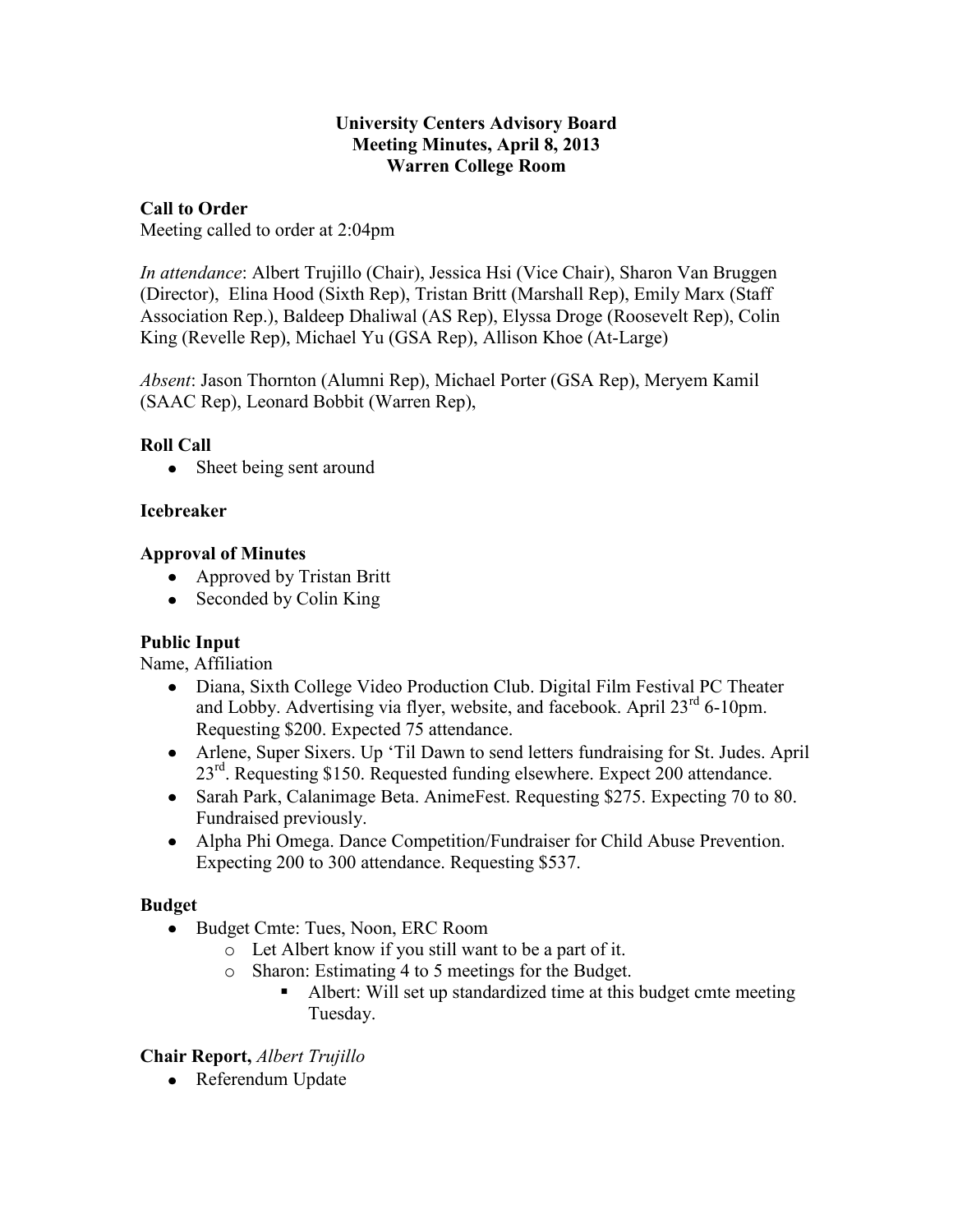- o Albert went to all student councils except for Warren last week. Attempted to go to fraternities but most busy with rush week. Will relay information to members still. Voting is this week.
- UCAB Positions (chair, vice chair, at large)
	- o Inform counsels that UCAB positions will be opening soon.
- Coops Meeting Update
	- o Coops cmte Friday. Che will know in a week or two if federal non-profit status recognized. Updated UCAB with more financials. MSA to be written soon.

# **Vice-Chair Report,** *Jessica Hsi*

- Space Allocation
	- o Unsure if guidelines will be approved in time before the application goes out.
	- o How to respond to situation that MASA's canopy was returned damaged by other office users.
		- Colin: Updating guidelines to address issues like that for the future.
		- Emily: Encourage best practices for them in the future.
		- **Jessica:** Should we direct them to CSI?
			- Emily: CSI advisor could mediate between groups.
		- **Tristan:** Are there any outlined policies in CSI?
			- Emily: Only mediation between parties. But cannot mandate any party to come unless guidelines change.
		- Jessica: Could we mandate parties to come?
			- Sharon: Could encourage them to come by saying current  $\bullet$ guidelines will be changed that might impact them the future.
		- Sharon: UCAB should not become police in which people rely on it to resolve conflicts.
		- Emily: To mediate, both parties must be willing to come and must email to set up a time.
		- Colin: Should move room allocation to calendar year instead of academic year. More accountable for room keys. Room move-out would be Falls Finals Week.
			- Albert: Should reach out to student orgs first to see if they  $\bullet$ are okay with change.
	- o New Guidelines
		- Included new guidelines to address space conflict, stolen items. Probationary period would ensue if items found stolen. If another complaint, will likely lose space in next space allocation meeting.
		- Emily: Encourage these guidelines as best practices.
		- Colin: Some guidelines listed as encouraging, but stronger guidelines to hold office users accountable.
		- Sharon: Puts UCAB in a situation of policing and determining when someone is put on probation. Much stronger criteria needed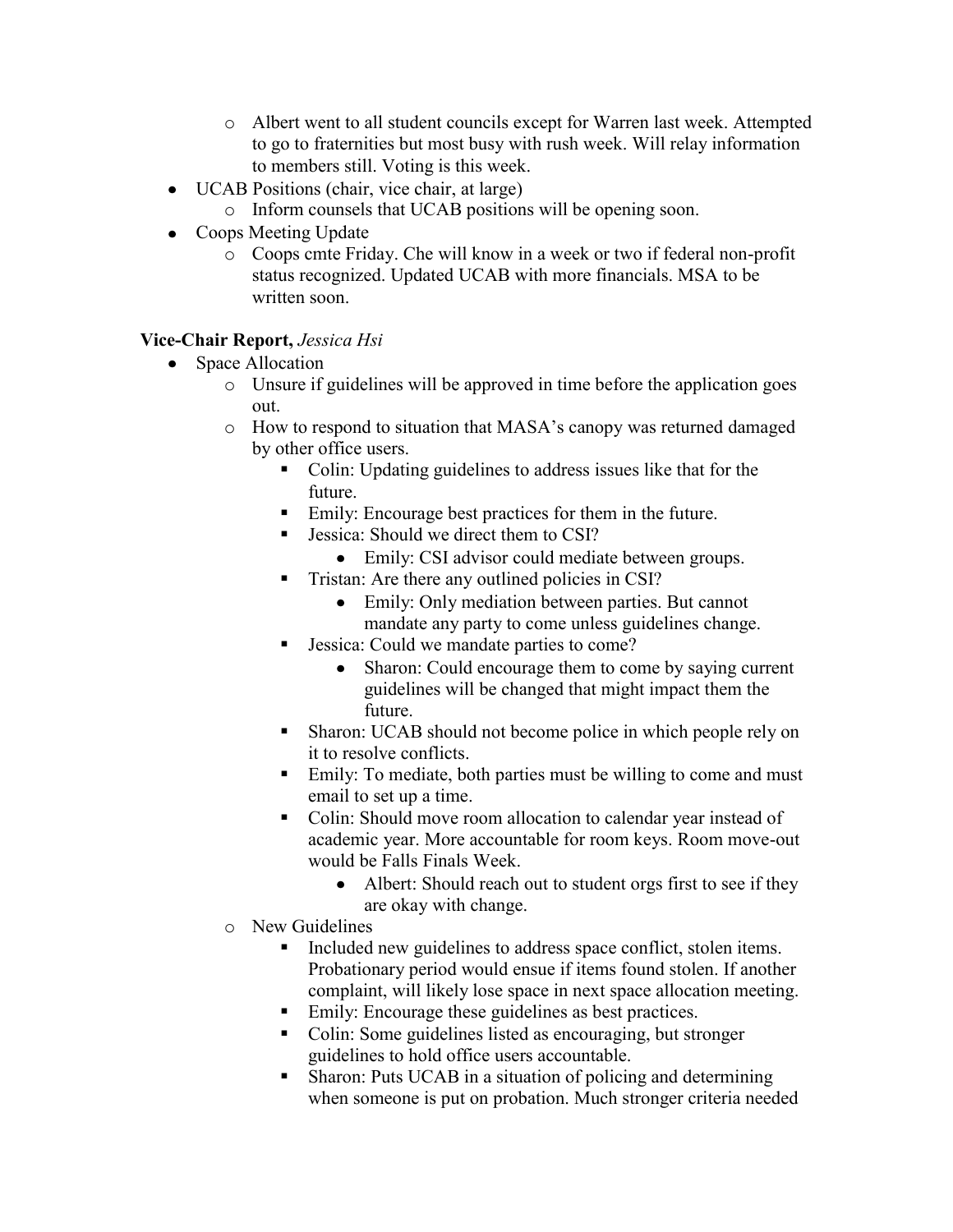to determine when someone goes on probation. Current criteria not strong enough to create a fair process.

 Emily: Some of these conflicts are a part of living in a community. Landlords do not involve themselves in inter-tenant issues. Cumbersome to have to go to judge against accusations. A few mediations can be directed to our office, but not staffing for excessive mediations.

# **Director Report,** *Sharon VanBruggen*

- Retail Selection Cmte Chicken
	- o 11 Chicken based restaurants attended. Selection Cmte would meet Week 6. Will include tasting contenders' meals. Albert passing around sheet, sign if interested.
- Election Period posting policy
	- o Consider reviewing posting policy particularly during elections. UCEN usually has hands-off procedure during elections.
		- Rules regarding posting for a week. Or length of how long posters can be held up.
		- Baldeep: Work with advocate general regarding A.S. elections.
		- Albert: Unable to serve on cmte due to current involvement with referendum.

#### **New Business**

- Sixth College Video Production Club. Tristan moves to fund \$187.50. Timothy seconds.
- Calanimage Beta. Tristan moves to fund \$160. Timothy seconds.
- Super Sixers. Funded \$0, not a CSI registered org.
- Alpha Phi Omega. Tabled until next week. Until full tech fee details.

#### **Old Business**

- Tech Fee Balance: \$1,197.50
	- o Colin: Consider including graduation ceremonies as line item.
- Student Veterans Resource Center
	- o Tristan: Other groups want center.
		- o Colin: What goes in the place of soft reserves?
			- Sharon: Another retail location.
			- Colin: Another retail location may detract from coops.
				- Albert: The new retail would not be food, but a service like optometry.
		- o Emily: At American Council on Education Conference, research says Resource Centers need space, social and recreation area, study space, office space, programming space
		- o Timothy: More space and more variety allows for better transition from military to civilian life. Would support Option A in space allocation of VRC.
		- o Sharon: Other orgs should justify need for space as VRC did